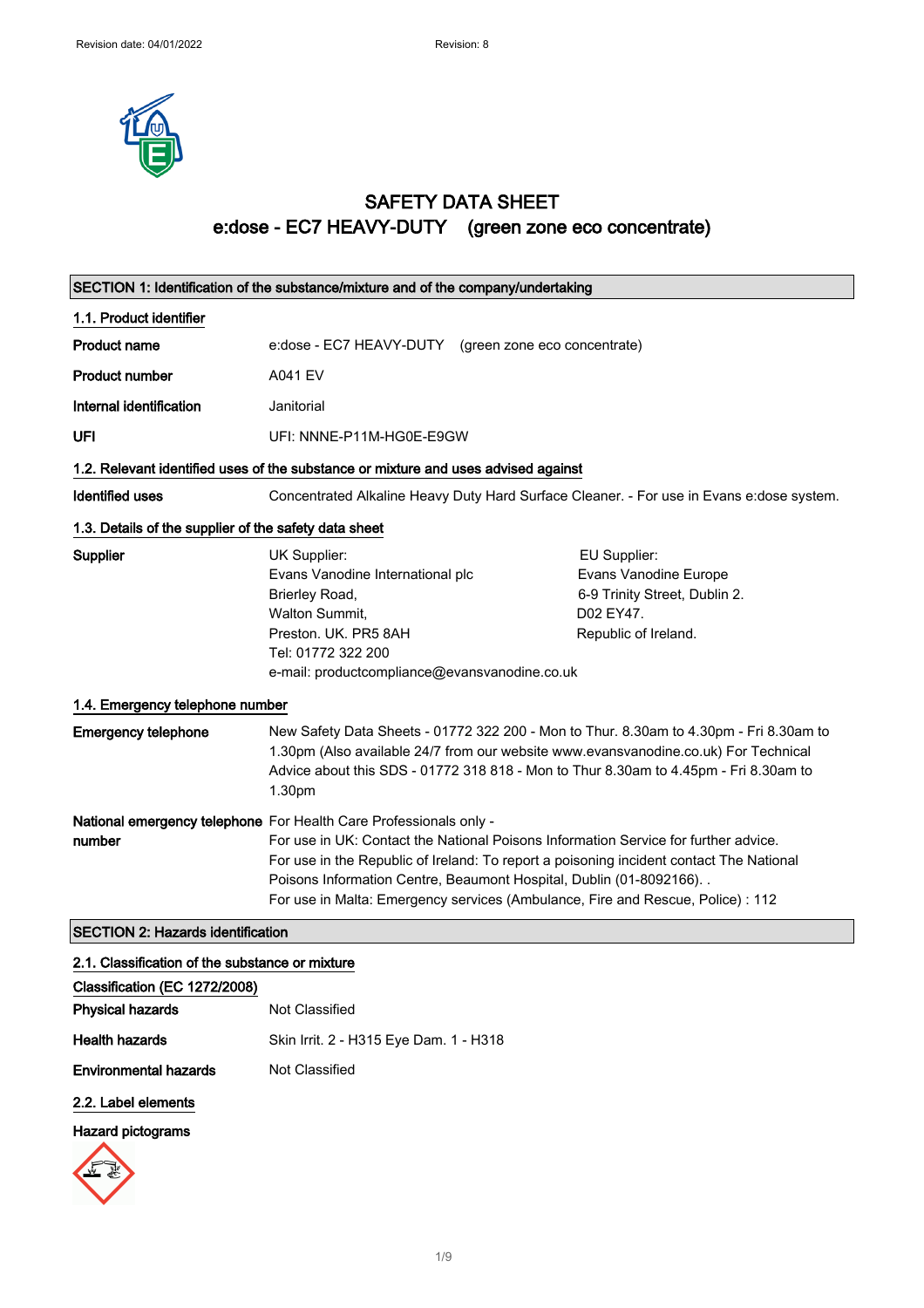| Signal word                     | Danger                                                                                                                                                                                                                                                                                                                                                                                                                                                                                                                                                                                                            |
|---------------------------------|-------------------------------------------------------------------------------------------------------------------------------------------------------------------------------------------------------------------------------------------------------------------------------------------------------------------------------------------------------------------------------------------------------------------------------------------------------------------------------------------------------------------------------------------------------------------------------------------------------------------|
| <b>Hazard statements</b>        | EUH208 Contains Hexyl Cinnamal, Citronellol, BUTYLPHENYL METHYLPROPIONAL,<br>LINALOOL, 4-Tertiary-Butylcyclohexyl Acetate. May produce an allergic reaction.<br>H315 Causes skin irritation.<br>H318 Causes serious eye damage.                                                                                                                                                                                                                                                                                                                                                                                   |
| <b>Precautionary statements</b> | P <sub>102</sub> Keep out of reach of children.<br>P280 Wear protective gloves/ protective clothing/ eye protection/ face protection.<br>P301 IF SWALLOWED:<br>P313 Get medical advice/ attention.<br>P302+P352 IF ON SKIN: Wash with plenty of water.<br>P332+P313 If skin irritation occurs: Get medical advice/ attention.<br>P305+P351+P338 IF IN EYES: Rinse cautiously with water for several minutes. Remove<br>contact lenses, if present and easy to do. Continue rinsing.<br>P315 Get immediate medical advice/ attention.<br>P501 Dispose of contents/ container in accordance with local regulations. |
| Contains                        | ALCOHOL (C9-C11) ETHOXYLATE (6EO)                                                                                                                                                                                                                                                                                                                                                                                                                                                                                                                                                                                 |

2.3. Other hazards

This product does not contain any substances classified as PBT or vPvB.

#### SECTION 3: Composition/information on ingredients

#### 3.2. Mixtures

#### ALCOHOL (C9-C11) ETHOXYLATE (6EO) 5-10% (SECONDENSIDE EXECUTIVE EXECUTIVE EXECUTIVE EXECUTIVE EXECUTIVE EXECUTIVE

CAS number: 68439-46-3

Alternative CAS No 68439-45-2

#### Classification

Acute Tox. 4 - H302 Eye Dam. 1 - H318

#### 2-AMINOETHANOL 1-3%

CAS number: 141-43-5 EC number: 205-483-3 REACH registration number: 01- 2119486455-28

Spec Conc Limits :- STOT SE 3 (H335) ≥ 5%

#### Classification

Acute Tox. 4 - H302 Acute Tox. 4 - H312 Acute Tox. 4 - H332 Skin Corr. 1B - H314 Eye Dam. 1 - H318 STOT SE 3 - H335 Aquatic Chronic 3 - H412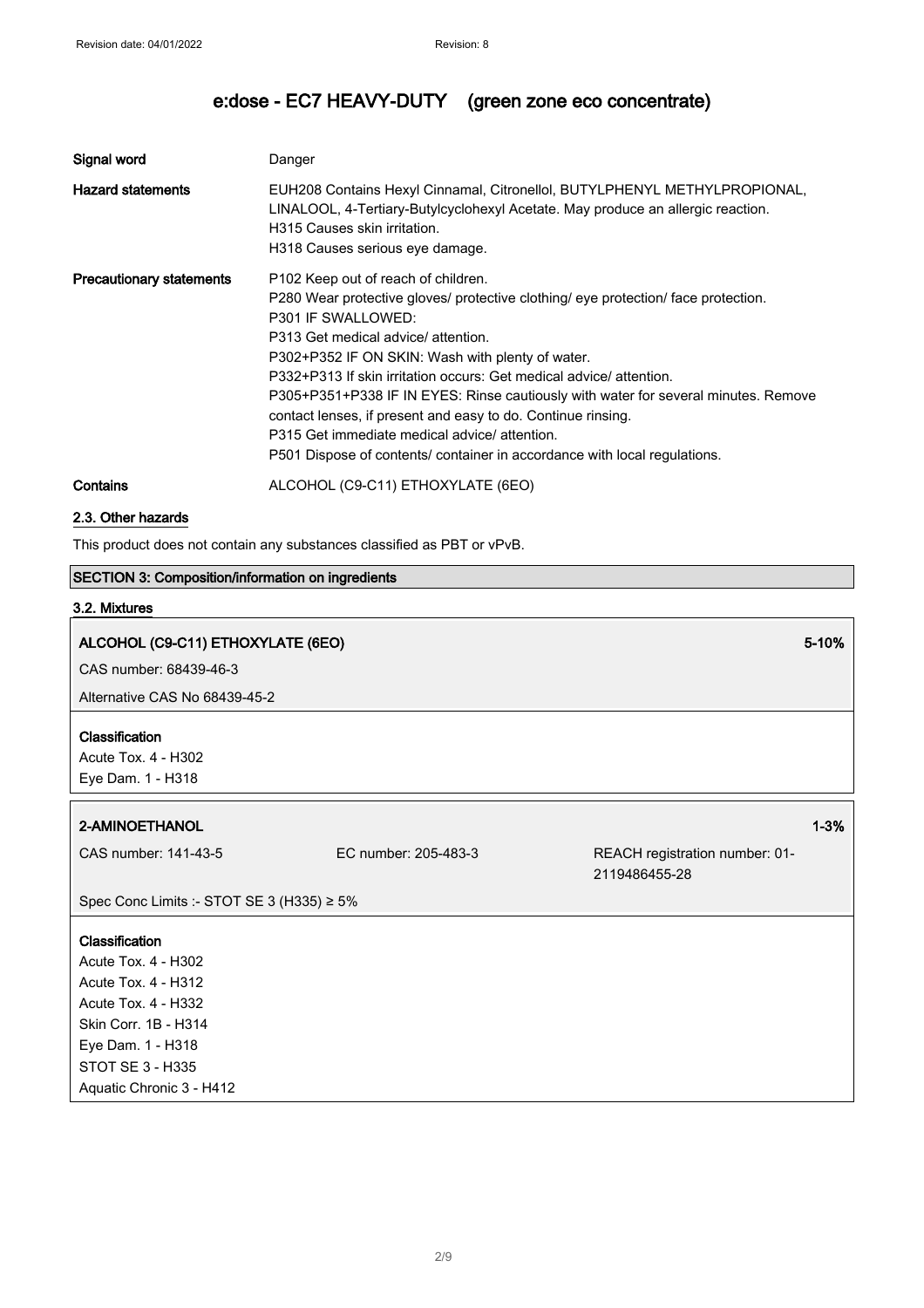| <b>Hexyl Cinnamal</b>                                                                                                               | $0.1 - 1%$           |
|-------------------------------------------------------------------------------------------------------------------------------------|----------------------|
| CAS number: 101-86-0                                                                                                                | EC number: 202-983-3 |
| M factor (Acute) = $1$                                                                                                              |                      |
| Classification<br>Skin Sens. 1 - H317<br>Aquatic Acute 1 - H400<br>Aquatic Chronic 2 - H411                                         |                      |
| Citronellol                                                                                                                         | $0.1 - 1%$           |
| CAS number: 106-22-9                                                                                                                | EC number: 203-375-0 |
| Classification<br>Skin Irrit. 2 - H315<br>Eye Irrit. 2 - H319<br>Skin Sens. 1B - H317                                               |                      |
| <b>BUTYLPHENYL METHYLPROPIONAL</b>                                                                                                  | $0.1 - 1%$           |
| CAS number: 80-54-6                                                                                                                 | EC number: 201-289-8 |
| Classification<br>Acute Tox. 4 - H302<br>Skin Irrit. 2 - H315<br>Skin Sens. 1 - H317<br>Repr. 2 - H361f<br>Aquatic Chronic 3 - H412 |                      |
| <b>LINALOOL</b>                                                                                                                     | $0.1 - 1%$           |
| CAS number: 78-70-6                                                                                                                 | EC number: 201-134-4 |
| Classification<br>Skin Irrit. 2 - H315<br>Eye Irrit. 2 - H319<br>Skin Sens. 1B - H317                                               |                      |
| 4-Tertiary-Butylcyclohexyl Acetate                                                                                                  | $0.1 - 1%$           |
| CAS number: 32210-23-4                                                                                                              | EC number: 250-954-9 |
| Classification<br>Skin Sens. 1B - H317                                                                                              |                      |
| Geraniol                                                                                                                            | < 0.1%               |
| CAS number: 106-24-1                                                                                                                | EC number: 203-377-1 |
| Classification<br>Skin Irrit. 2 - H315<br>Eye Dam. 1 - H318<br>Skin Sens. 1 - H317                                                  |                      |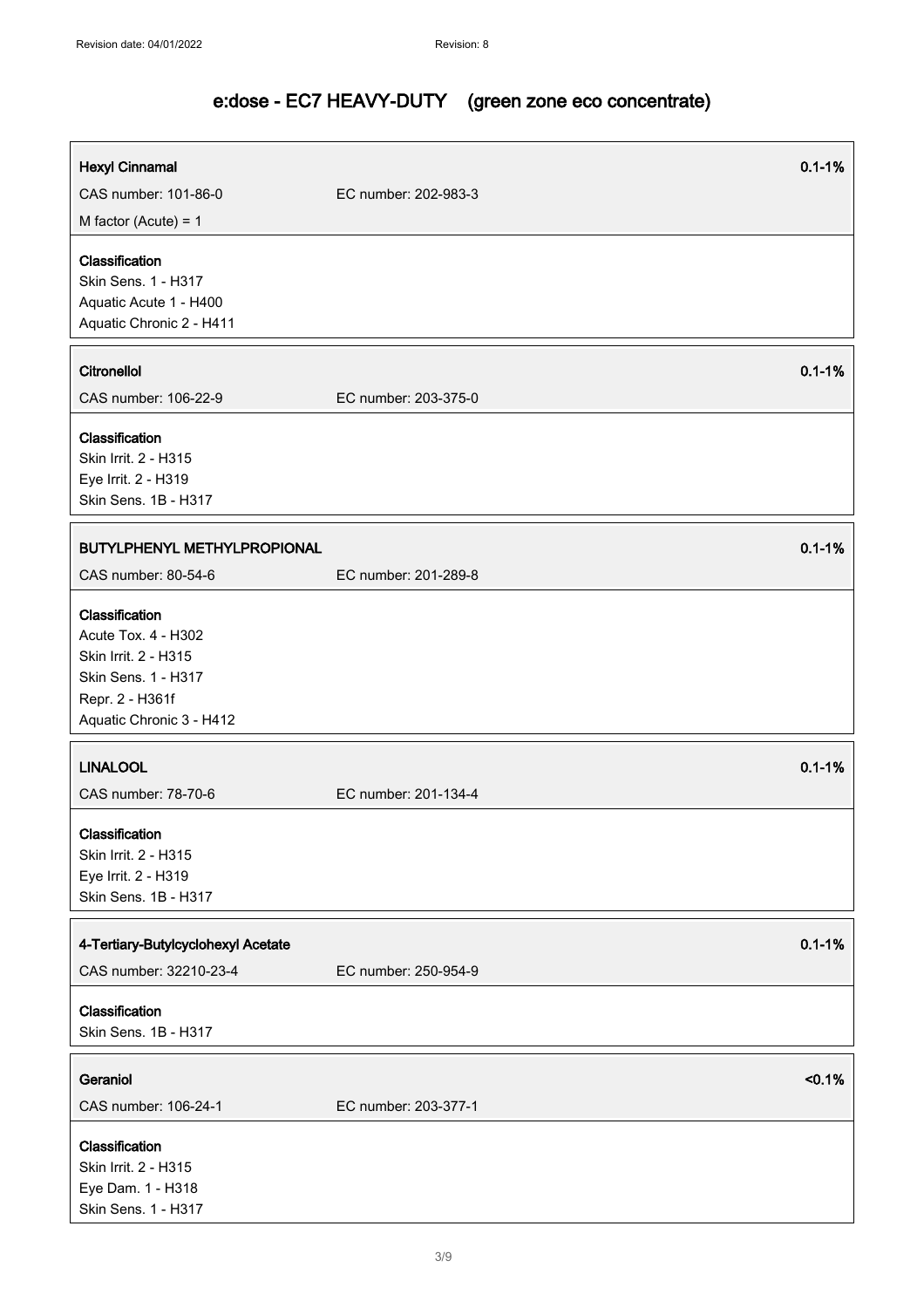The Full Text for all R-Phrases and Hazard Statements are Displayed in Section 16.

|                                                            | <b>SECTION 4: First aid measures</b>                                                                                                                                                                                                           |  |  |
|------------------------------------------------------------|------------------------------------------------------------------------------------------------------------------------------------------------------------------------------------------------------------------------------------------------|--|--|
| 4.1. Description of first aid measures                     |                                                                                                                                                                                                                                                |  |  |
| Inhalation                                                 | Unlikely route of exposure as the product does not contain volatile substances. If spray/mist<br>has been inhaled, proceed as follows. Move affected person to fresh air and keep warm and<br>at rest in a position comfortable for breathing. |  |  |
| Ingestion                                                  | Do not induce vomiting. Give plenty of water to drink. Get medical attention.                                                                                                                                                                  |  |  |
| <b>Skin contact</b>                                        | Wash with plenty of water.                                                                                                                                                                                                                     |  |  |
| Eye contact                                                | Rinse immediately with plenty of water. Remove any contact lenses and open eyelids wide<br>apart. Continue to rinse. Get medical attention immediately.                                                                                        |  |  |
|                                                            | 4.2. Most important symptoms and effects, both acute and delayed                                                                                                                                                                               |  |  |
| <b>General information</b>                                 | The severity of the symptoms described will vary dependent on the concentration and the<br>length of exposure.                                                                                                                                 |  |  |
| Inhalation                                                 | Irritation of nose, throat and airway.                                                                                                                                                                                                         |  |  |
| Ingestion                                                  | May cause discomfort if swallowed.                                                                                                                                                                                                             |  |  |
| <b>Skin contact</b>                                        | Causes skin irritation. Prolonged skin contact may cause redness and irritation.                                                                                                                                                               |  |  |
| Eye contact                                                | Severe irritation, burning and tearing. Prolonged contact causes serious eye and tissue<br>damage.                                                                                                                                             |  |  |
|                                                            | 4.3. Indication of any immediate medical attention and special treatment needed                                                                                                                                                                |  |  |
| Notes for the doctor                                       | Treat symptomatically.                                                                                                                                                                                                                         |  |  |
| <b>SECTION 5: Firefighting measures</b>                    |                                                                                                                                                                                                                                                |  |  |
| 5.1. Extinguishing media                                   |                                                                                                                                                                                                                                                |  |  |
| Suitable extinguishing media                               | The product is not flammable. Use fire-extinguishing media suitable for the surrounding fire.                                                                                                                                                  |  |  |
| 5.2. Special hazards arising from the substance or mixture |                                                                                                                                                                                                                                                |  |  |
| Specific hazards                                           | Thermal decomposition or combustion products may include the following substances:<br>Irritating gases or vapours.                                                                                                                             |  |  |
| 5.3. Advice for firefighters                               |                                                                                                                                                                                                                                                |  |  |
| Special protective equipment<br>for firefighters           | Wear positive-pressure self-contained breathing apparatus (SCBA) and appropriate protective<br>clothing.                                                                                                                                       |  |  |
| <b>SECTION 6: Accidental release measures</b>              |                                                                                                                                                                                                                                                |  |  |
|                                                            | 6.1. Personal precautions, protective equipment and emergency procedures                                                                                                                                                                       |  |  |
| <b>Personal precautions</b>                                | Wear protective clothing, gloves, eye and face protection. For personal protection, see<br>Section 8.                                                                                                                                          |  |  |
| 6.2. Environmental precautions                             |                                                                                                                                                                                                                                                |  |  |
| <b>Environmental precautions</b>                           | Spillages or uncontrolled discharges into watercourses must be reported immediately to the<br>Environmental Agency or other appropriate regulatory body.                                                                                       |  |  |
| 6.3. Methods and material for containment and cleaning up  |                                                                                                                                                                                                                                                |  |  |
| Methods for cleaning up                                    | Small Spillages: Flush away spillage with plenty of water. Large Spillages: Contain and<br>absorb spillage with sand, earth or other non-combustible material. Collect and place in<br>suitable waste disposal containers and seal securely.   |  |  |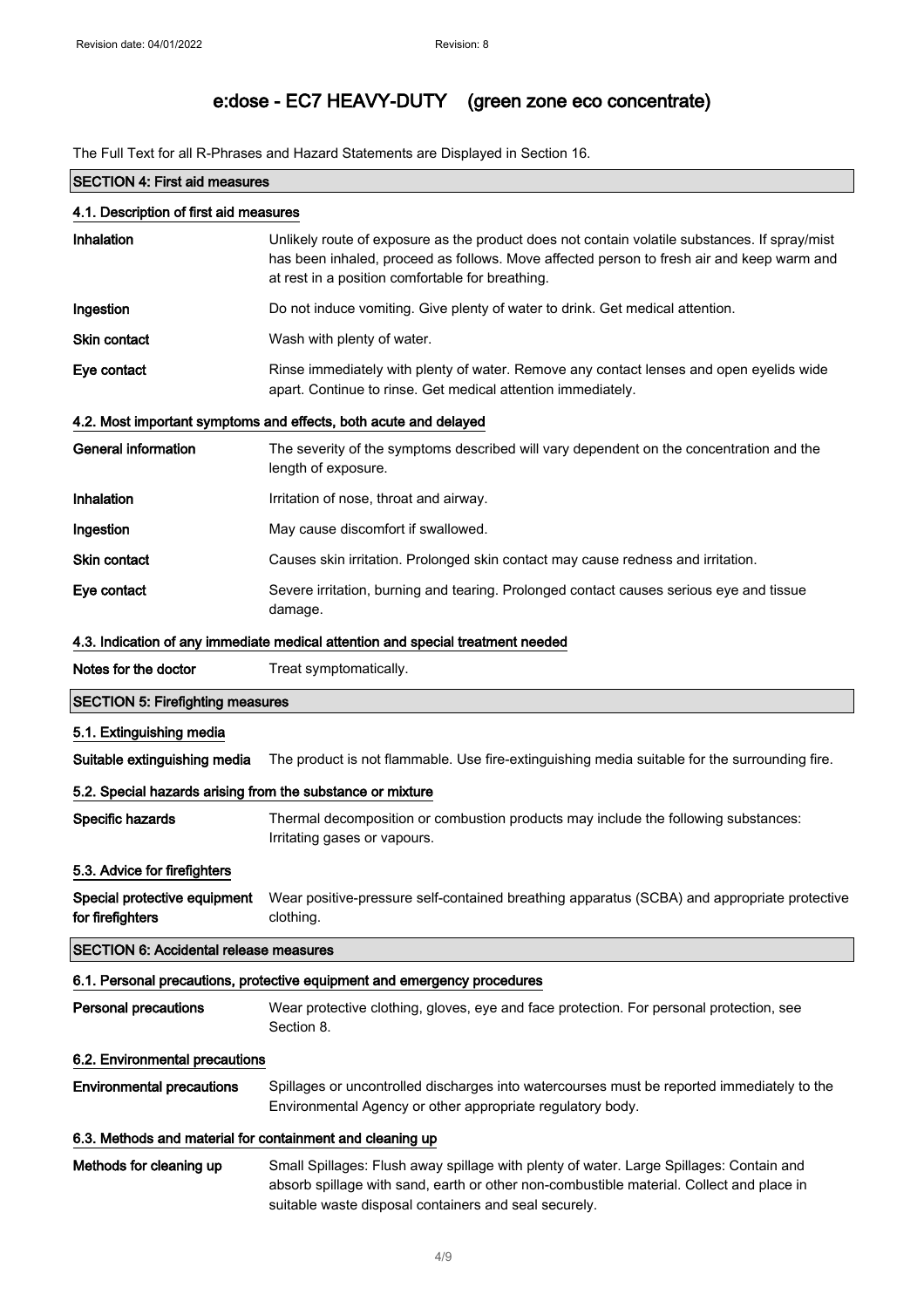#### 6.4. Reference to other sections

Reference to other sections For personal protection, see Section 8.

| <b>SECTION 7: Handling and storage</b>                  |                                                                                                                                        |  |
|---------------------------------------------------------|----------------------------------------------------------------------------------------------------------------------------------------|--|
| 7.1. Precautions for safe handling                      |                                                                                                                                        |  |
| Usage precautions                                       | Wear protective clothing, gloves, eye and face protection.                                                                             |  |
|                                                         | 7.2. Conditions for safe storage, including any incompatibilities                                                                      |  |
| Storage precautions                                     | Keep only in the original container in a cool, well-ventilated place. Store away from the<br>following materials: Oxidising materials. |  |
| 7.3. Specific end use(s)                                |                                                                                                                                        |  |
| Specific end use(s)                                     | The identified uses for this product are detailed in Section 1.2.                                                                      |  |
| Usage description                                       | See Product Information Sheet & Label for detailed use of this product.                                                                |  |
| <b>SECTION 8: Exposure controls/Personal protection</b> |                                                                                                                                        |  |
| 8.1. Control parameters                                 |                                                                                                                                        |  |
| Occupational exposure limits                            |                                                                                                                                        |  |
| 2-AMINOETHANOL                                          |                                                                                                                                        |  |
|                                                         | ▏▏▕▏▏▏▏▏▏▏▏▏▏▏▏▏▏ヿ <sup></sup> ▏▏                                                                                                      |  |

Long-term exposure limit (8-hour TWA): WEL 1 ppm 2.5 mg/m<sup>3</sup> Short-term exposure limit (15-minute): WEL 3 ppm 7.6 mg/m<sup>3</sup> Sk

WEL = Workplace Exposure Limit. Sk = Can be absorbed through the skin.

#### 8.2. Exposure controls

#### Protective equipment

| Appropriate engineering<br>controls | Not applicable.                                                       |
|-------------------------------------|-----------------------------------------------------------------------|
| Eye/face protection                 | Wear eye protection.                                                  |
| Hand protection                     | Wear protective gloves. (Household rubber gloves.)                    |
| Other skin and body<br>protection   | Wear appropriate clothing to prevent any possibility of skin contact. |
| <b>Respiratory protection</b>       | Respiratory protection not required.                                  |

#### SECTION 9: Physical and chemical properties

#### 9.1. Information on basic physical and chemical properties

| Appearance                      | Clear liquid.                     |
|---------------------------------|-----------------------------------|
| Colour                          | Dark, Green.                      |
| Odour                           | Fresh.                            |
| рH                              | pH (concentrated solution): 11.05 |
| Melting point                   | $-1^{\circ}$ C                    |
| Initial boiling point and range | 100°C @ 760 mm Hg                 |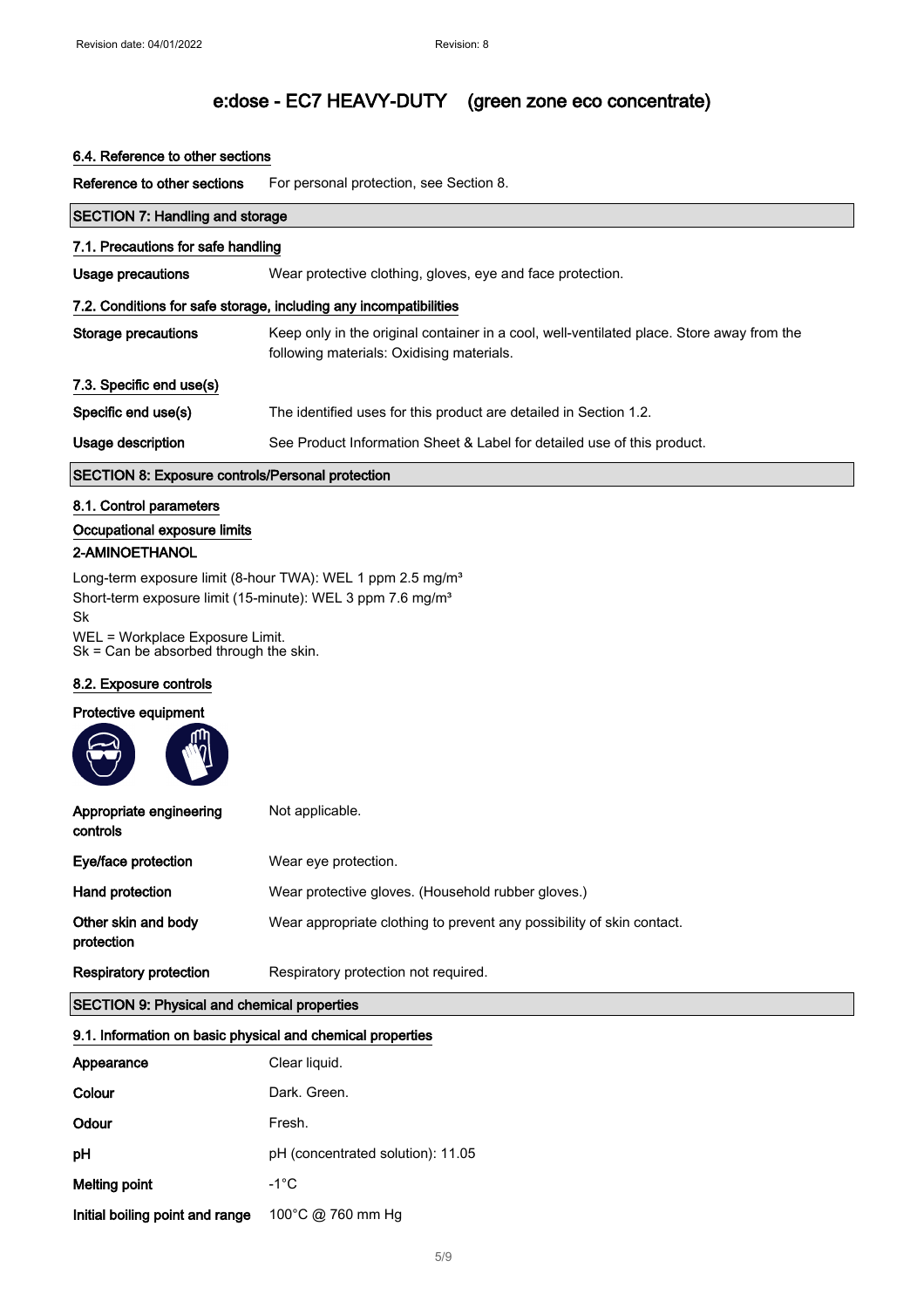| Flash point                                  | Boils without flashing.                                                                                                                                                                                                                                                                  |
|----------------------------------------------|------------------------------------------------------------------------------------------------------------------------------------------------------------------------------------------------------------------------------------------------------------------------------------------|
| <b>Relative density</b>                      | 1.008 @ 20°C                                                                                                                                                                                                                                                                             |
| Solubility(ies)                              | Soluble in water.                                                                                                                                                                                                                                                                        |
| 9.2. Other information                       |                                                                                                                                                                                                                                                                                          |
| Other information                            | None.                                                                                                                                                                                                                                                                                    |
| <b>SECTION 10: Stability and reactivity</b>  |                                                                                                                                                                                                                                                                                          |
| 10.1. Reactivity                             |                                                                                                                                                                                                                                                                                          |
| Reactivity                                   | There are no known reactivity hazards associated with this product.                                                                                                                                                                                                                      |
| 10.2. Chemical stability                     |                                                                                                                                                                                                                                                                                          |
| <b>Stability</b>                             | No particular stability concerns.                                                                                                                                                                                                                                                        |
| 10.3. Possibility of hazardous reactions     |                                                                                                                                                                                                                                                                                          |
| Possibility of hazardous<br>reactions        | See sections 10.1, 10.4 & 10.5                                                                                                                                                                                                                                                           |
| 10.4. Conditions to avoid                    |                                                                                                                                                                                                                                                                                          |
| <b>Conditions to avoid</b>                   | There are no known conditions that are likely to result in a hazardous situation.                                                                                                                                                                                                        |
| 10.5. Incompatible materials                 |                                                                                                                                                                                                                                                                                          |
| <b>Materials to avoid</b>                    | No specific material or group of materials is likely to react with the product to produce a<br>hazardous situation.                                                                                                                                                                      |
| 10.6. Hazardous decomposition products       |                                                                                                                                                                                                                                                                                          |
| Hazardous decomposition<br>products          | No known hazardous decomposition products.                                                                                                                                                                                                                                               |
| <b>SECTION 11: Toxicological information</b> |                                                                                                                                                                                                                                                                                          |
| 11.1. Information on toxicological effects   |                                                                                                                                                                                                                                                                                          |
| <b>Toxicological effects</b>                 | We have not carried out any animal testing for this product. Any ATE figures quoted below are<br>from Toxicity Classifications that have been carried out using ATE (Acute Toxicity Estimate)<br>Calculation Method using LD50 or ATE figures provided by the Raw Material Manufacturer. |
| Other health effects                         | Low oral toxicity, but ingestion may cause irritation of the gastro-intestinal tract.                                                                                                                                                                                                    |
| Acute toxicity - oral                        |                                                                                                                                                                                                                                                                                          |
| Notes (oral LD <sub>50</sub> )               | Based on available data the classification criteria are not met.                                                                                                                                                                                                                         |
| ATE oral (mg/kg)                             | 14,473.68                                                                                                                                                                                                                                                                                |
| Acute toxicity - dermal                      |                                                                                                                                                                                                                                                                                          |
| Notes (dermal LD <sub>50</sub> )             | Based on available data the classification criteria are not met.                                                                                                                                                                                                                         |
| ATE dermal (mg/kg)                           | 111,111.11                                                                                                                                                                                                                                                                               |
| Acute toxicity - inhalation                  |                                                                                                                                                                                                                                                                                          |
| Notes (inhalation LC <sub>50</sub> )         | Based on available data the classification criteria are not met.                                                                                                                                                                                                                         |
| ATE inhalation (vapours mg/l)                | 1,111.11                                                                                                                                                                                                                                                                                 |
| <b>SECTION 12: Ecological information</b>    |                                                                                                                                                                                                                                                                                          |

Ecotoxicity Not regarded as dangerous for the environment.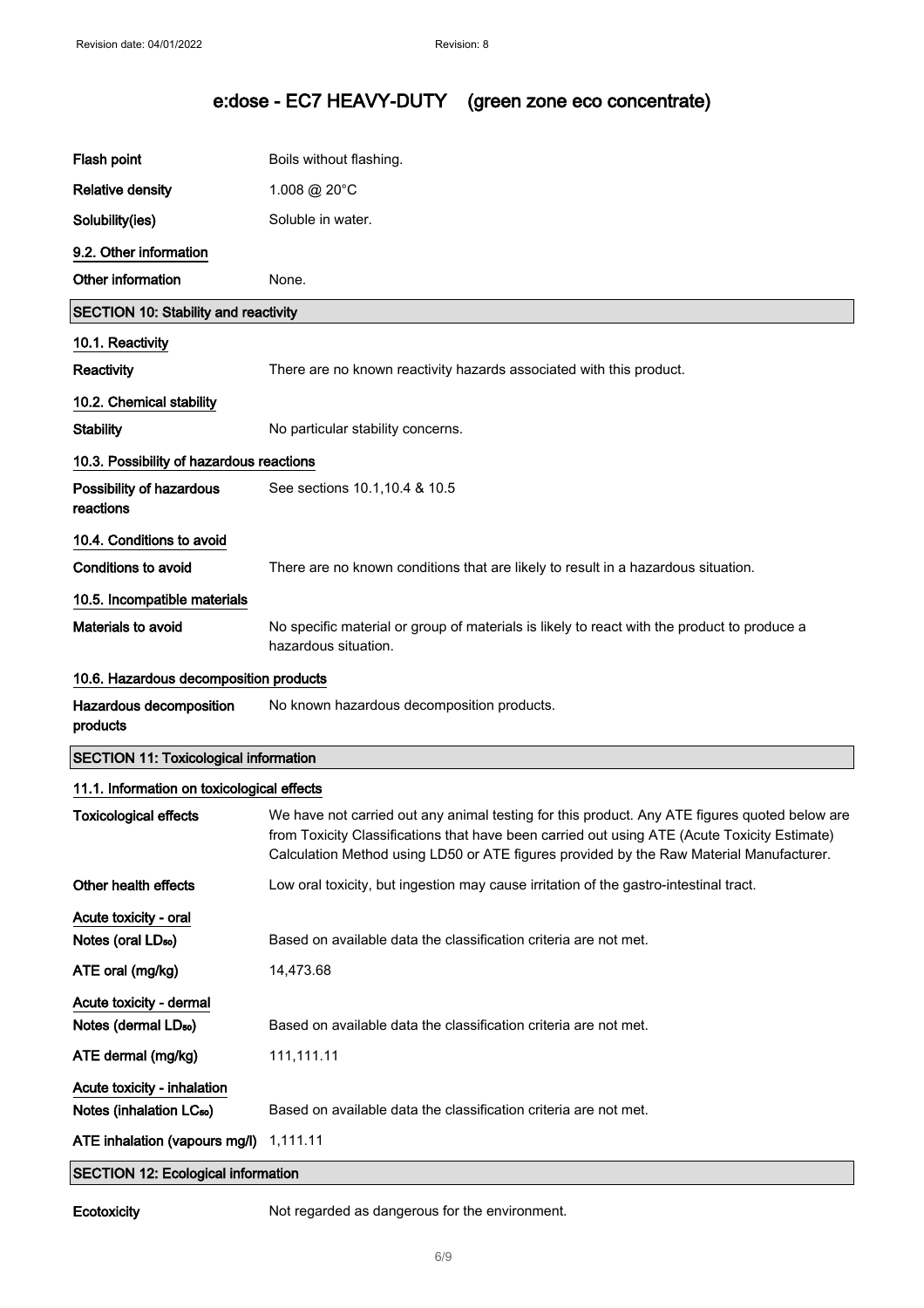| 12.1. Toxicity                                                                                 |                                                                                                                                                                                                                                                                                  |
|------------------------------------------------------------------------------------------------|----------------------------------------------------------------------------------------------------------------------------------------------------------------------------------------------------------------------------------------------------------------------------------|
| <b>Toxicity</b>                                                                                | We have not carried out any Aquatic testing, therefore we have no Aquatic Toxicity Data<br>specifically for this product. The Aquatic Toxicity Data, where provided by the raw material<br>manufacturer for ingredients with aquatic toxicity, can be made available on request. |
| 12.2. Persistence and degradability                                                            |                                                                                                                                                                                                                                                                                  |
| Persistence and degradability                                                                  | The surfactant(s) contained in this product complies(comply) with the biodegradability criteria<br>as laid down in Regulation (EC) No. 648/2004 on detergents. and UK Regulation: SI 2020 No.<br>1617 "The Detergents (Amendment) (EU Exit) Regulations 2020".                   |
| 12.3. Bioaccumulative potential                                                                |                                                                                                                                                                                                                                                                                  |
| <b>Bioaccumulative potential</b>                                                               | The product does not contain any substances expected to be bioaccumulating.                                                                                                                                                                                                      |
| 12.4. Mobility in soil                                                                         |                                                                                                                                                                                                                                                                                  |
| <b>Mobility</b>                                                                                | Not known.                                                                                                                                                                                                                                                                       |
| 12.5. Results of PBT and vPvB assessment                                                       |                                                                                                                                                                                                                                                                                  |
| Results of PBT and vPvB<br>assessment                                                          | This product does not contain any substances classified as PBT or vPvB.                                                                                                                                                                                                          |
| 12.6. Other adverse effects                                                                    |                                                                                                                                                                                                                                                                                  |
| <b>SECTION 13: Disposal considerations</b>                                                     |                                                                                                                                                                                                                                                                                  |
| 13.1. Waste treatment methods                                                                  |                                                                                                                                                                                                                                                                                  |
| Disposal methods                                                                               | Discharge used solutions to drain. Small amounts (less than 5 Litres) of unwanted product<br>may be flushed with water to sewer. Larger volumes must be sent for disposal as special<br>waste. Rinse out empty container with water and consign to normal waste.                 |
| <b>SECTION 14: Transport information</b>                                                       |                                                                                                                                                                                                                                                                                  |
| General                                                                                        | Not classified for Transport.                                                                                                                                                                                                                                                    |
| 14.1. UN number                                                                                |                                                                                                                                                                                                                                                                                  |
| Not applicable.                                                                                |                                                                                                                                                                                                                                                                                  |
| 14.2. UN proper shipping name                                                                  |                                                                                                                                                                                                                                                                                  |
| Not applicable.                                                                                |                                                                                                                                                                                                                                                                                  |
| 14.3. Transport hazard class(es)                                                               |                                                                                                                                                                                                                                                                                  |
| Not regulated.                                                                                 |                                                                                                                                                                                                                                                                                  |
| 14.4. Packing group                                                                            |                                                                                                                                                                                                                                                                                  |
| Not applicable.                                                                                |                                                                                                                                                                                                                                                                                  |
| 14.5. Environmental hazards                                                                    |                                                                                                                                                                                                                                                                                  |
| Environmentally hazardous substance/marine pollutant<br>No.                                    |                                                                                                                                                                                                                                                                                  |
| 14.6. Special precautions for user                                                             |                                                                                                                                                                                                                                                                                  |
| Not applicable.                                                                                |                                                                                                                                                                                                                                                                                  |
|                                                                                                | 14.7. Transport in bulk according to Annex II of MARPOL and the IBC Code                                                                                                                                                                                                         |
| Transport in bulk according to Not applicable.<br>Annex II of MARPOL 73/78<br>and the IBC Code |                                                                                                                                                                                                                                                                                  |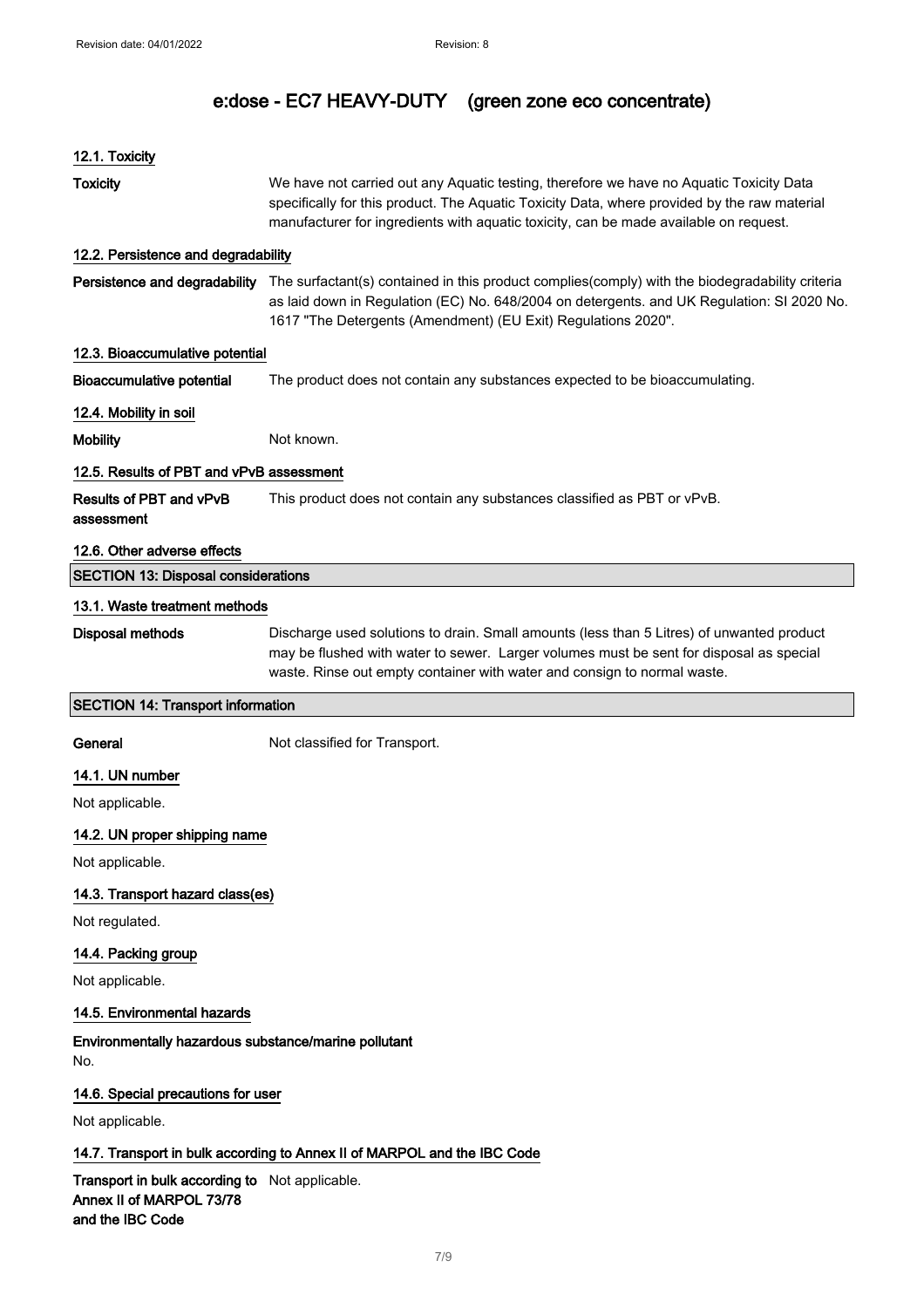#### SECTION 15: Regulatory information

| 15.1. Safety, health and environmental regulations/legislation specific for the substance or mixture |                                                                                            |  |
|------------------------------------------------------------------------------------------------------|--------------------------------------------------------------------------------------------|--|
| EU legislation                                                                                       | Safety Data Sheet prepared in accordance with EU Regulation: "REACH Commission             |  |
|                                                                                                      | Regulation (EU) No 2015/830 (which amends Regulation (EC) No 453/2010 & 1907/2006)."       |  |
|                                                                                                      | and UK Regulation: "SI 2020 No. 1577 - The REACH etc. (Amendment etc.) (EU Exit)           |  |
|                                                                                                      | Regulations 2020".                                                                         |  |
|                                                                                                      | The product is as classified under - EU GHS: CLP - "Regulation (EC) No 1272/2008           |  |
|                                                                                                      | classification, labelling & packaging of substances & mixtures." and UK GHS: "SI 2020 No.  |  |
|                                                                                                      | 1567 - The Chemicals (Health and Safety) and Genetically Modified Organisms (Contained     |  |
|                                                                                                      | Use) (Amendment etc.) (EU Exit) Regulations 2020.".                                        |  |
|                                                                                                      | Ingredients are listed with classification under - EU GHS: CLP - "Regulation (EC) No       |  |
|                                                                                                      | 1272/2008 classification, labelling & packaging of substances & mixtures." and UK GHS: "SI |  |
|                                                                                                      | 2020 No. 1567 - The Chemicals (Health and Safety) and Genetically Modified Organisms       |  |
|                                                                                                      | (Contained Use) (Amendment etc.) (EU Exit) Regulations 2020.".                             |  |

#### 15.2. Chemical safety assessment

No chemical safety assessment has been carried out as not applicable as this product is a mixture.

#### SECTION 16: Other information

| Abbreviations and acronyms<br>used in the safety data sheet                   | PBT: Persistent, Bioaccumulative and Toxic substance.<br>vPvB: Very Persistent and Very Bioaccumulative.<br>ATE: Acute Toxicity Estimate.<br>REACH: Registration, Evaluation, Authorisation and Restriction of Chemicals Regulation<br>(EC) No 1907/2006.<br>GHS: Globally Harmonized System.<br>Spec Conc Limits = Specific Concentration Limits.              |
|-------------------------------------------------------------------------------|-----------------------------------------------------------------------------------------------------------------------------------------------------------------------------------------------------------------------------------------------------------------------------------------------------------------------------------------------------------------|
| <b>Classification abbreviations</b><br>and acronyms                           | Acute Tox. = Acute toxicity<br>Aquatic Chronic = Hazardous to the aquatic environment (chronic)<br>Eye Dam. = Serious eye damage<br>Eye Irrit. = Eye irritation<br>Repr. = Reproductive toxicity<br>Skin Corr. = Skin corrosion<br>Skin Irrit. = Skin irritation<br>Skin Sens. = Skin sensitisation<br>STOT SE = Specific target organ toxicity-single exposure |
| Key literature references and<br>sources for data                             | Material Safety Data Sheet, Miscellaneous manufacturers. CLP Class - Table 3.1 List of<br>harmonised classification and labelling of hazardous substances. ECHA - C&L Inventory<br>database.                                                                                                                                                                    |
| <b>Classification procedures</b><br>according to Regulation (EC)<br>1272/2008 | Calculation Method.                                                                                                                                                                                                                                                                                                                                             |
| <b>Revision comments</b>                                                      | Change in product classification due to the change in classification of a raw material.                                                                                                                                                                                                                                                                         |
| <b>Revision date</b>                                                          | 04/01/2022                                                                                                                                                                                                                                                                                                                                                      |
| <b>Revision</b>                                                               | 8                                                                                                                                                                                                                                                                                                                                                               |
| <b>SDS</b> status                                                             | The Hazard Statements listed below in this Section No 16 relate to the Raw Materials<br>(Ingredients) in the Product (as listed in Section 3) and NOT the product itself. For the Hazard<br>Statements relating to this Product see Section 2.                                                                                                                  |